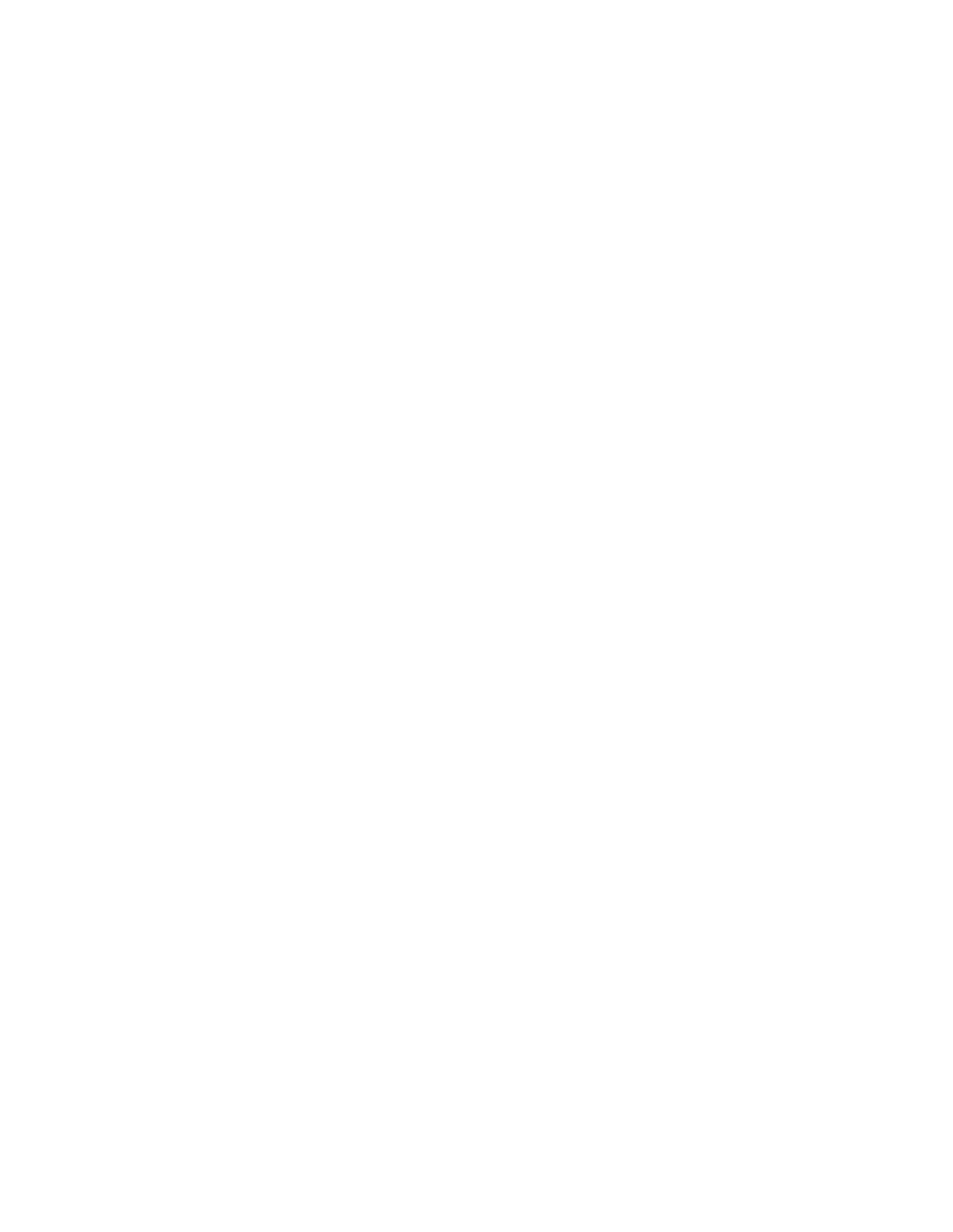### **MY CAMEL AND OTHER MAMMALS**

### **THE BLUE COAT SCHOOL CHRISTMAS QUIZ 2021**

There were only 118 entries for the quiz this time, 60 fewer than in 2019, but that is not surprising as there were fewer opportunities for sales, as social activities are still somewhat restricted (*e.g.* the Oldham Quiz League has been suspended for a second season) and many people are still working from home. It was therefore very pleasing to see when opening the envelopes that many of the regular competitors, both local and from further afield, some of whom have been tackling this quiz for over twenty years, had managed to track down an entry form.

But if numbers were low, the quality of the entries was very high, with 23 people successfully completing the quiz (four more than last time) and a further 22 making only one mistake. After a draw, the prize winners are:

- 1. (£50) C MELLOR, Bardsley, Oldham
- 2. (£35) R HALES, Ilfracombe, Devon (3rd 2018)
- 3. (£25) C HAMBLER, Newhey, Rochdale

Congratulations to all three and especially to our  $1<sup>st</sup>$  prize winner who is a recent former student at Blue Coat and almost certainly our youngest ever winner. All three of the prize winners have been regular contenders in recent years.

Of the other twenty who scored 100, only four are newcomers while three are previous winners: J BAKER (Chesterfield), C BOYLE (Diggle), the BRIERLEY family (Stalybridge), K BROOK (Slaithwaite), R BUTLIN (Wellingborough), A BUTTERWORTH (Oldham), C CHANTLER (Bath), J CRABB (Shaw), M CROPPER (Oldham), A GILL (Bolton), D GODDARD (Failsworth), the HILL family (Eccles), R IRVING (Cardross, Dunbartonshire), D LOMAX (Halifax), D MASKEW (Cockermouth), A RILEY (Hyde), D SMITH (Eccles), V STUBBS (Manchester), J WEBB (Middleton), D YOUNG (Shaw). Particular congratulations are due to A Gill, who is the first person to complete the quiz successfully on ten occasions. They and everyone else who scored 50 or more went into a draw for the £10 consolation prizes and the three winners are all high scorers: R IRVING and V STUBBS, both listed above, and M BROWN (Greenfield), who scored 99.

Those who scored 99 are also largely familiar names. They made errors on fifteen different questions, which indicates that, unlike last year, there was no single question which proved to be the most difficult. Eleven made spelling errors. Words that were misspelt by numerous entrants were "rhinoceros", "aardvark", "chipmunk", "Keighley", "kangaroo", "Emilia" (as in Fox) and "Starr" (as in Freddie).

We were aware that there is no definitive version of the tongue twister answer to Q56, so of course accepted both "would" and "could". An alternative answer which appeared several times was "Ford Kuga" for Q21. The Kuga is indeed a small SUV, but "kuga" is a short homophone presumably coined for marketing purposes and is not an alternative spelling for the cougar, which in any case appears in the answer to Q37.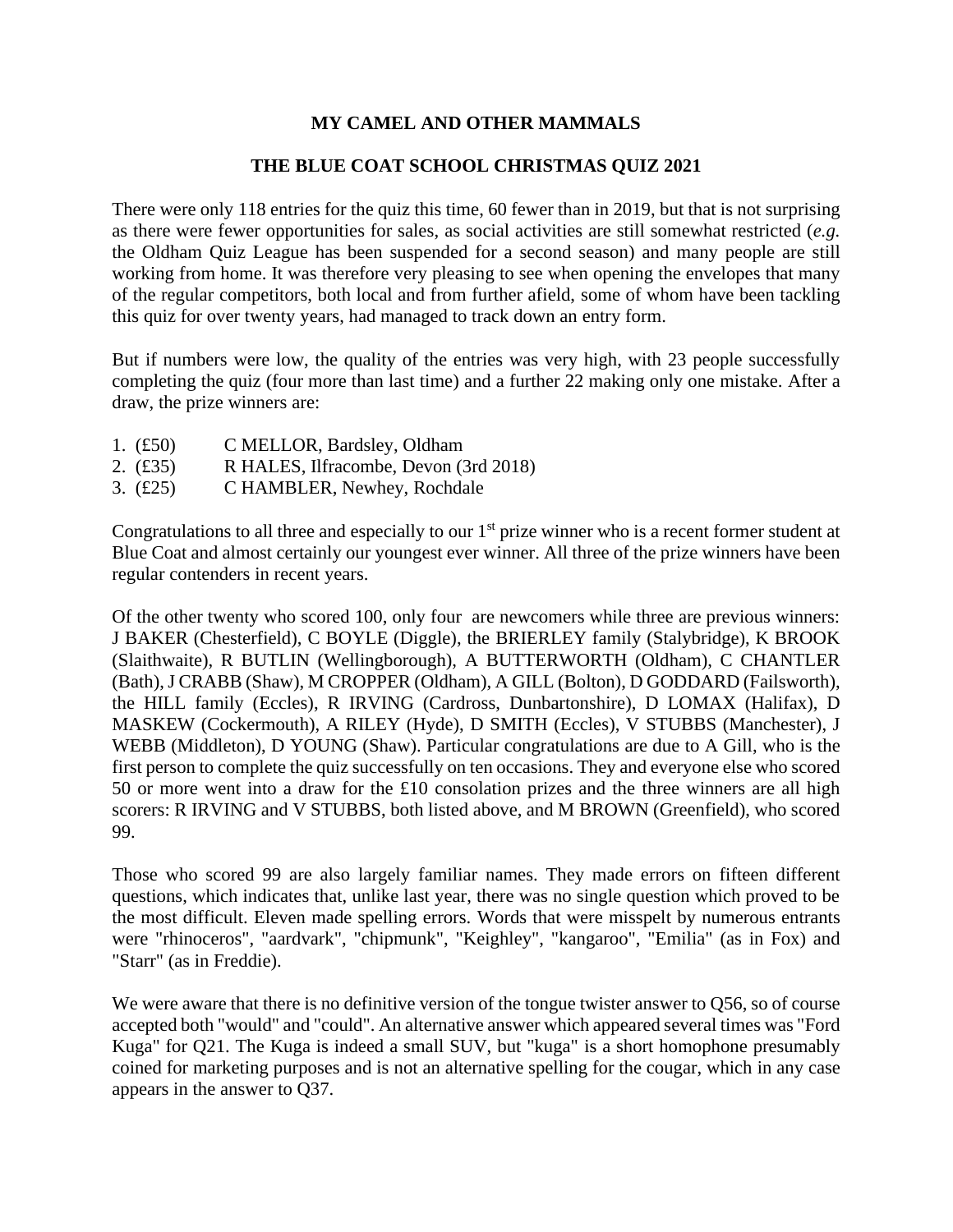As usual, here are explanations for a few of the more obscure answers:

Q12 GLUTTON is an alternative name for the wolverine.

Q90 The GENET is related to the civet.

Q91 PRESTONS OF POTTO is a haulage business which began in an unusually named village near Northallerton. The potto is a small African loris.

Q93 PIGS ON THE WING is the title of the short first and last tracks on Pink Floyd's album *Animals.* 

Q95 ROBERTSON HARE played the Archdeacon in the 1960s clerical tv sitcom *All Gas and Gaiters*.

Q96 Rudyard Kipling wrote the *Just So Stories* for his daughter Effie. The third one is titled *HOW THE RHINOCEROS GOT HIS* [not "its"] *SKIN.*

Q97 *THE MARMOT REVIEW* [not "report"] is the subtitle of *Fair Society Healthy Lives,* a 2010 study of health inequalities in England, edited by Professor Michael Marmot.

Q98 SABLE COLBY is a leading character in the 1980s American tv series *Dynasty* and its spinoff, *The Colbys.* The sable is an Arctic marten renowned for its fur.

Q99 In the play *Jeffrey Bernard is Unwell,* by Keith Waterhouse, the title character finds himself locked in the Soho pub THE COACH AND HORSES overnight.

Q100 *WHAT DOES AN ANTEATER EAT?* is a children's picture book by Ross Collins.

It was very disappointing to see so many people asking for help on answer sharing websites this year, despite our warning that incorrect information is often shared there. A wrong answer to Q95 was posted in early January and it was submitted by fourteen people.

Finally, an apology to all those who wasted time looking for "panda" when the answer included a five-letter word. We have no idea how we managed to overlook probably the world's most popular mammal!

*As always, we are grateful to everyone who bought the quiz and especially to those who sold extra copies to family, friends and colleagues.*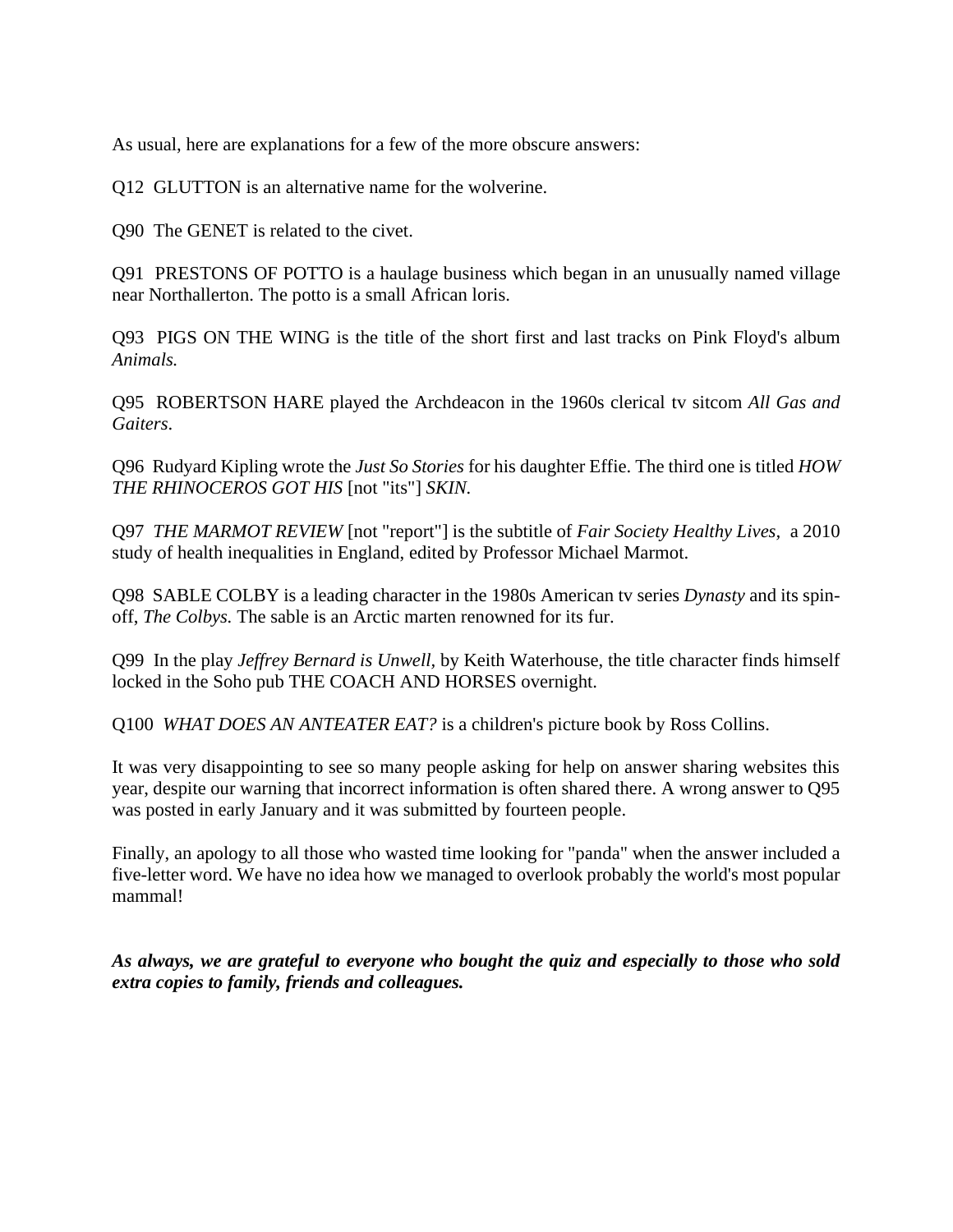# **MY CAMEL AND OTHER MAMMALS**

# **THE BLUE COAT SCHOOL CHRISTMAS QUIZ 2021**

## **ANSWERS**

| $\mathbf{1}$   | SEASONAL SONG (7,3,3-5,8)                      | <b>Rudolph The Red-</b><br><b>Nosed Reindeer</b> |
|----------------|------------------------------------------------|--------------------------------------------------|
| $\overline{2}$ | SIMBA'S STORY (3,4,4)                          | <b>The Lion King</b>                             |
| $\overline{3}$ | ONE WAY TO GET A BETTER INSURANCE DEAL (7,3,7) | <b>Compare The Meerkat</b>                       |
|                |                                                |                                                  |
| $\overline{4}$ | 2021 FOR THE CHINESE (4,2,3,2)                 | <b>Year Of The Ox</b>                            |
| $\overline{5}$ | SIR BOB'S BAND (8,4)                           | <b>Boomtown Rats</b>                             |
| 6              | ONCE A DAILY EVENT AT THE ZOO (11,3,5)         | <b>Chimpanzees' Tea Party</b>                    |
| $\overline{7}$ | YOU WON'T GET A FAIR TRIAL HERE (8,5)          | <b>Kangaroo Court</b>                            |
| 8              | ALTERNATIVE TO DAIRYLEA (3,8,3)                | <b>The Laughing Cow</b>                          |
| 9              | <b>FLORIDA FOOTBALLERS (5,8)</b>               | <b>Miami Dolphins</b>                            |
| 10             | PEPPA'S TEACHER (6,7)                          | <b>Madame Gazelle</b>                            |
| 11             | <b>ENTHUSIASTIC WORKER (5,6)</b>               | <b>Eager Beaver</b>                              |
| 12             | AND ONE WHO'LL TACKLE THE REALLY               | <b>Glutton For Punishment</b>                    |
|                | UNPLEASANT JOBS (7,3,10)                       |                                                  |
| 13             | EGGMAN'S ENEMY (5,3,8)                         | <b>Sonic The Hedgehog</b>                        |
| 14             | FEBRUARY 2ND (9,3)                             | <b>Groundhog Day</b>                             |
| 15             | WHEN SHARE PRICES ARE FALLING (4,6)            | <b>Bear Market</b>                               |
| 16             | WE DON'T TALK ABOUT THIS (8,2,3,4)             | <b>Elephant In The Room</b>                      |
| 17             | FORSYTH'S FICTION DEBUT (3,3,2,3,6)            | The Day Of The Jackal                            |
| 18             | STONES' REISSUED CHART-TOPPER (5,4,4)          | <b>Goats Head Soup</b>                           |
| 19             | PERILOUS PEAK ROAD (3,3,6)                     | <b>Cat And Fiddle</b>                            |
| 20             | PADUA PLAY (3,6,2,3,5)                         | The Taming Of The                                |
|                |                                                | <b>Shrew</b>                                     |
| 21             | SMALL SUV (4,4)                                | <b>Ford Puma</b>                                 |
| 22             | <b>BOOKER WINNER (4,4)</b>                     | <b>Wolf Hall</b>                                 |
| 23             | CHILE'S NATIONAL TREE (6,6)                    | <b>Monkey Puzzle</b>                             |
| 24             | ONE TWENTIETH OF A PINT (8,5,5)                | <b>Imperial Fluid Ounce</b>                      |
| 25             | MARIO'S DEBUT (6,4)                            | <b>Donkey Kong</b>                               |
| 26             | WWI FIGHTER (7,5)                              | <b>Sopwith Camel</b>                             |
| 27             | IT CARRIED THE MAIL FOR ONLY 18 MONTHS (4,7)   | <b>Pony Express</b>                              |
| 28             | ALISTAIR'S ARCTIC THRILLER (3,7,5)             | <b>Ice Station Zebra</b>                         |
| 29             | SCHOFIELD'S SIDEKICK (6,3,6)                   | <b>Gordon The Gopher</b>                         |
| 30             | SHE GAVE US COLD COMFORT IN 1932 (6,7)         | <b>Stella Gibbons</b>                            |
| 31             | FEIGN DEATH (4,6)                              | <b>Play Possum</b>                               |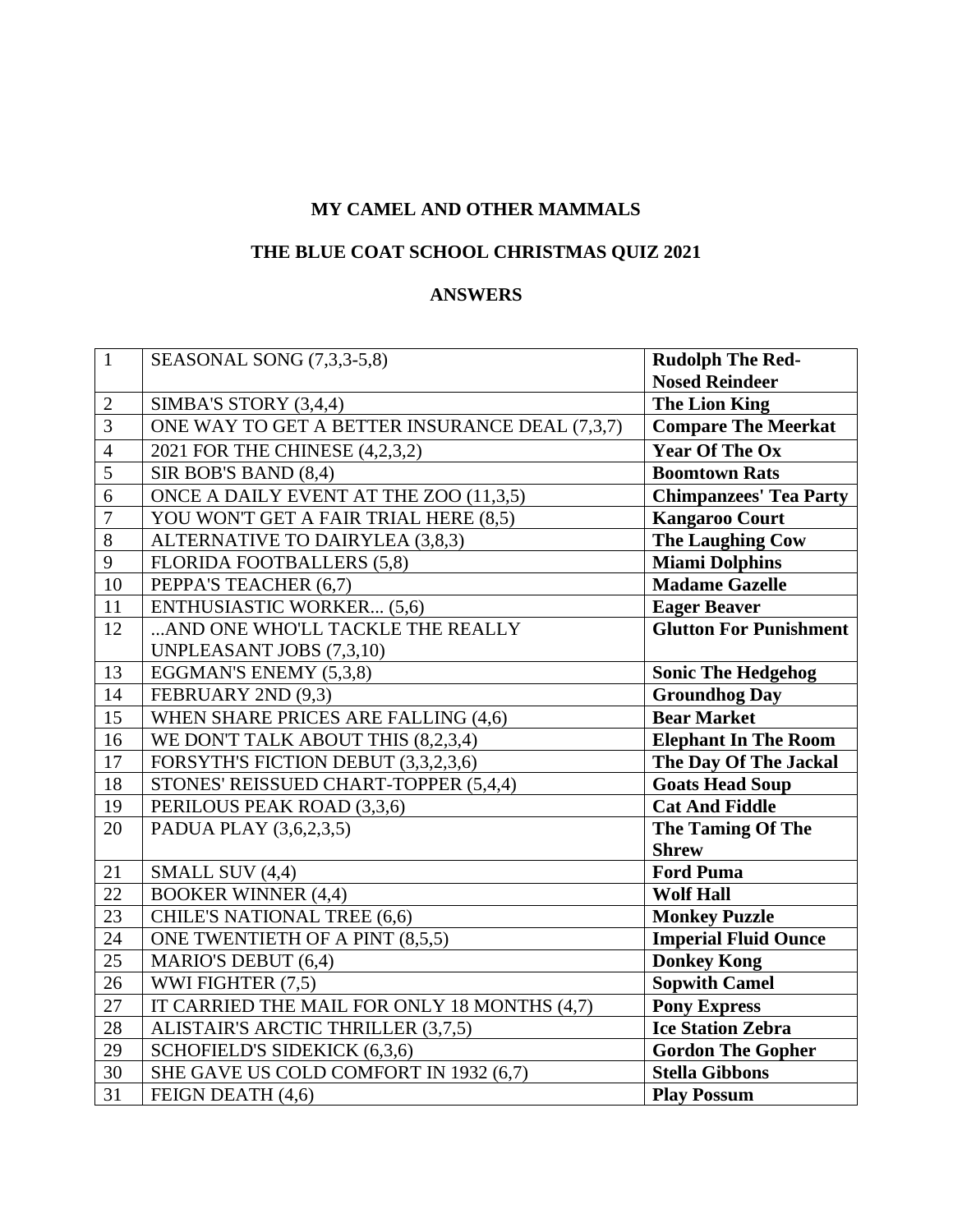| 32 | MILITARY HELICOPTER (8,4)                            | <b>Westland Lynx</b>          |
|----|------------------------------------------------------|-------------------------------|
| 33 | SOPHIE'S HUNGRY VISITOR (3,5,3,4,2,3)                | The Tiger Who Came            |
|    |                                                      | To Tea                        |
| 34 | HE CAUGHT THE RUNNER THREE TIMES (4,1,6)             | <b>Wile E Coyote</b>          |
| 35 | SAINTS' FIRST HOME (8,6)                             | <b>Antelope Ground</b>        |
| 36 | NUMBER ONE RATFAN (5,3,6)                            | <b>Kevin The Gerbil</b>       |
| 37 | AIREDALE SPORTSMEN (8,7)                             | <b>Keighley Cougars</b>       |
| 38 | FOLKIES FRONTED BY FINK (4,3,3,5)                    | <b>Noah And The Whale</b>     |
| 39 | NORMAN TEBBIT (4-5-7,7)                              | Semi-house-trained            |
|    |                                                      | <b>Polecat</b>                |
| 40 | TWO ROGERS COOKED UP A MELTING POT FOR THEM<br>(4,4) | <b>Blue Mink</b>              |
| 41 | HE RULED THE STEEPLECHASING WORLD IN APRIL           | <b>Mouse Morris</b>           |
|    | 2016(5,6)                                            |                               |
| 42 | CLINT AND SHIRLEY SOUTH OF THE BORDER (3,5,3,6,4)    | <b>Two Mules For Sister</b>   |
|    |                                                      | <b>Sara</b>                   |
| 43 | MICHIGAN (9,5)                                       | <b>Wolverine State</b>        |
| 44 | <b>INVASION THAT NEVER HAPPENED (9,3,4)</b>          | <b>Operation Sea Lion</b>     |
| 45 | ELTON MADE THREE ALBUMS HERE (7,5)                   | <b>Caribou Ranch</b>          |
| 46 | <b>JULIA PASTRANA (6,4)</b>                          | <b>Baboon Lady</b>            |
| 47 | TOYOTA TEAM (6,7)                                    | <b>Nagoya Grampus</b>         |
| 48 | DISNEY'S GIRL GROUP (3,7,5)                          | <b>The Cheetah Girls</b>      |
| 49 | LEGENDARY SUN HEADLINE (7,5,3,2,7)                   | <b>Freddie Starr Ate My</b>   |
|    |                                                      | <b>Hamster</b>                |
| 50 | SPANISH STOCK INDEX (4,2)                            | Ibex 35                       |
| 51 | <b>BARONESS EVANS (4,5,4)</b>                        | <b>Lord Privy Seal</b>        |
| 52 | <b>BAND WITH ACE GUITARIST (5,7)</b>                 | <b>Skunk Anansie</b>          |
| 53 | <b>BACH ARIA</b> (5,3,6,5)                           | <b>Sheep May Safely Graze</b> |
| 54 | SHE'S BEEN NIKKI FOR 17 YEARS (6,3)                  | <b>Emilia Fox</b>             |
| 55 | MOTHERS' SEVENTH (7,6,2,5)                           | <b>Weasels Ripped My</b>      |
|    |                                                      | <b>Flesh</b>                  |
| 56 | TONGUE TWISTING QUESTION (3,4,4,5,1,9,5)             | <b>How Much Wood</b>          |
|    |                                                      | <b>Would/Could A</b>          |
|    |                                                      | <b>Woodchuck Chuck?</b>       |
| 57 | TATA SUBSIDIARY (6,4,5)                              | <b>Jaguar Land Rover</b>      |
| 58 | MARX BROTHERS FILM THAT NEVER WAS (8,2,9,5)          | <b>Giraffes On Horseback</b>  |
|    |                                                      | <b>Salad</b>                  |
| 59 | SOROR (6,2,3,4)                                      | <b>Planet Of The Apes</b>     |
| 60 | CECILIA'S EXPENSIVE PORTRAIT (4,4,2,6)               | <b>Lady With An Ermine</b>    |
| 61 | MURDERED MOLECATCHER'S DAUGHTER (5,6)                | <b>Maria Marten</b>           |
| 62 | (DON'T TALK BACK) (6,3)                              | <b>Yakety Yak</b>             |
| 63 | MILLENNIAL MASCOT (ONE OF THREE) (3,3,8)             | <b>Syd The Platypus</b>       |
| 64 | HE FOLLOWS PIGGIES (5,7)                             | <b>Rocky Raccoon</b>          |
| 65 | <b>BOBBY C'S WHEELS (9,6)</b>                        | <b>Chevrolet Impala</b>       |
| 66 | <b>XANTH TEN (4,2,3,4)</b>                           | <b>Vale Of The Vole</b>       |